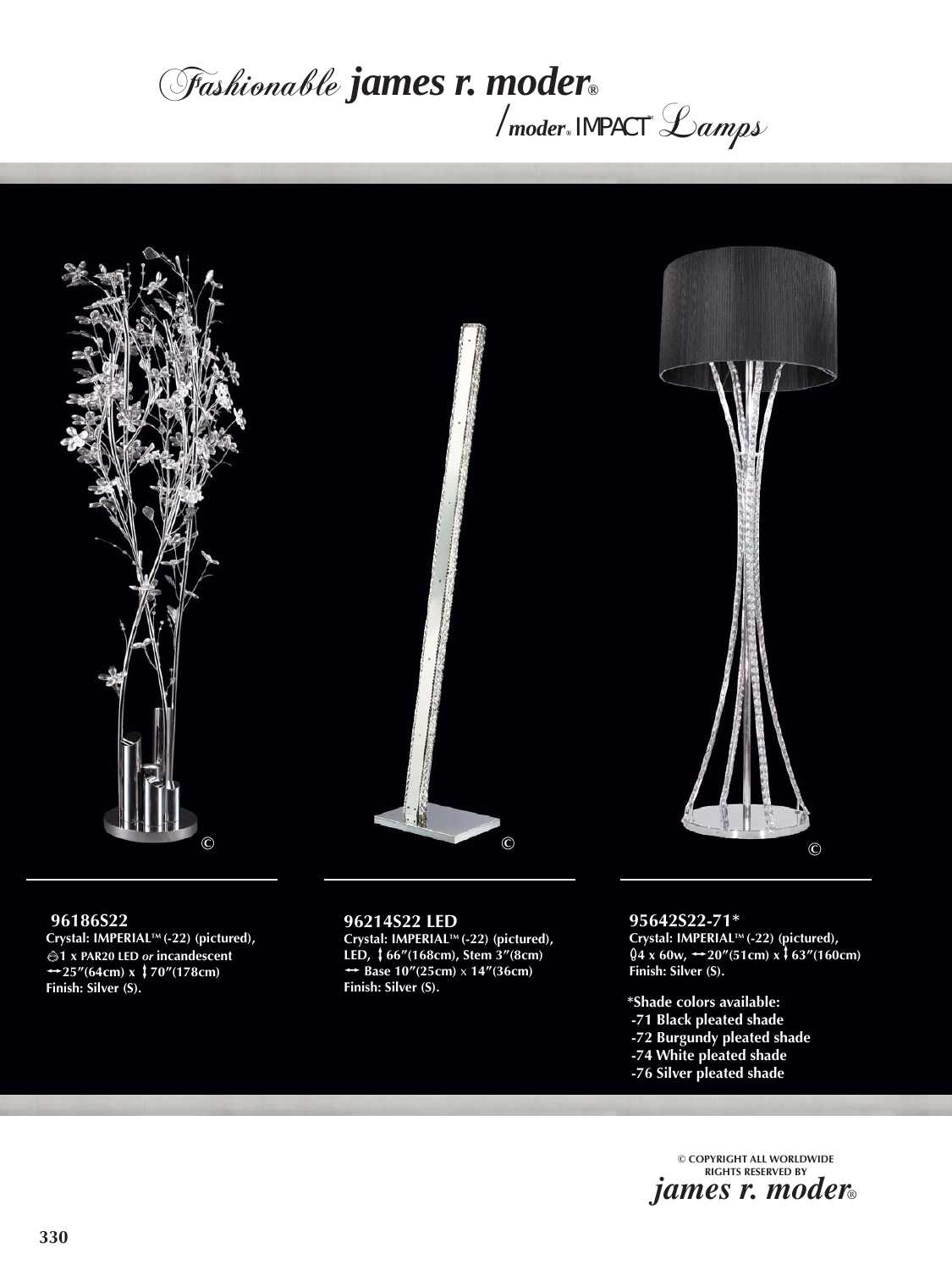



**40809GL22 Crystal: IMPERIALTM (-22) (pictured),**  E**6+1 x 60w,** h**22"(56cm) x** v**27"(69cm) x10"(25cm) Base Finish: Gold Lustre (GL), Royal Gold (G) or Silver (S).**



**93501G22 Crystal: IMPERIALTM (-22) (pictured),**   $\frac{0.1 \times 60}{100 \times 10^{10}} \div 7''(18 \text{ cm} \times \frac{1}{2} \cdot 20''(51 \text{ cm}))$ **Finish: Royal Gold (G).**

**93531G22 Crystal: IMPERIALTM (-22) (pictured),**  E**5 x 60w,** h**19"(48cm x**v**34"(86cm) Finish: Royal Gold (G).**

(STRASS & ELEMENTS are now named Swarovski**®** crystals) **Also available in: Swarovski crystals(-00) SPECTRA® CRYSTAL(-11) by Swarovski** 

**©**

**©**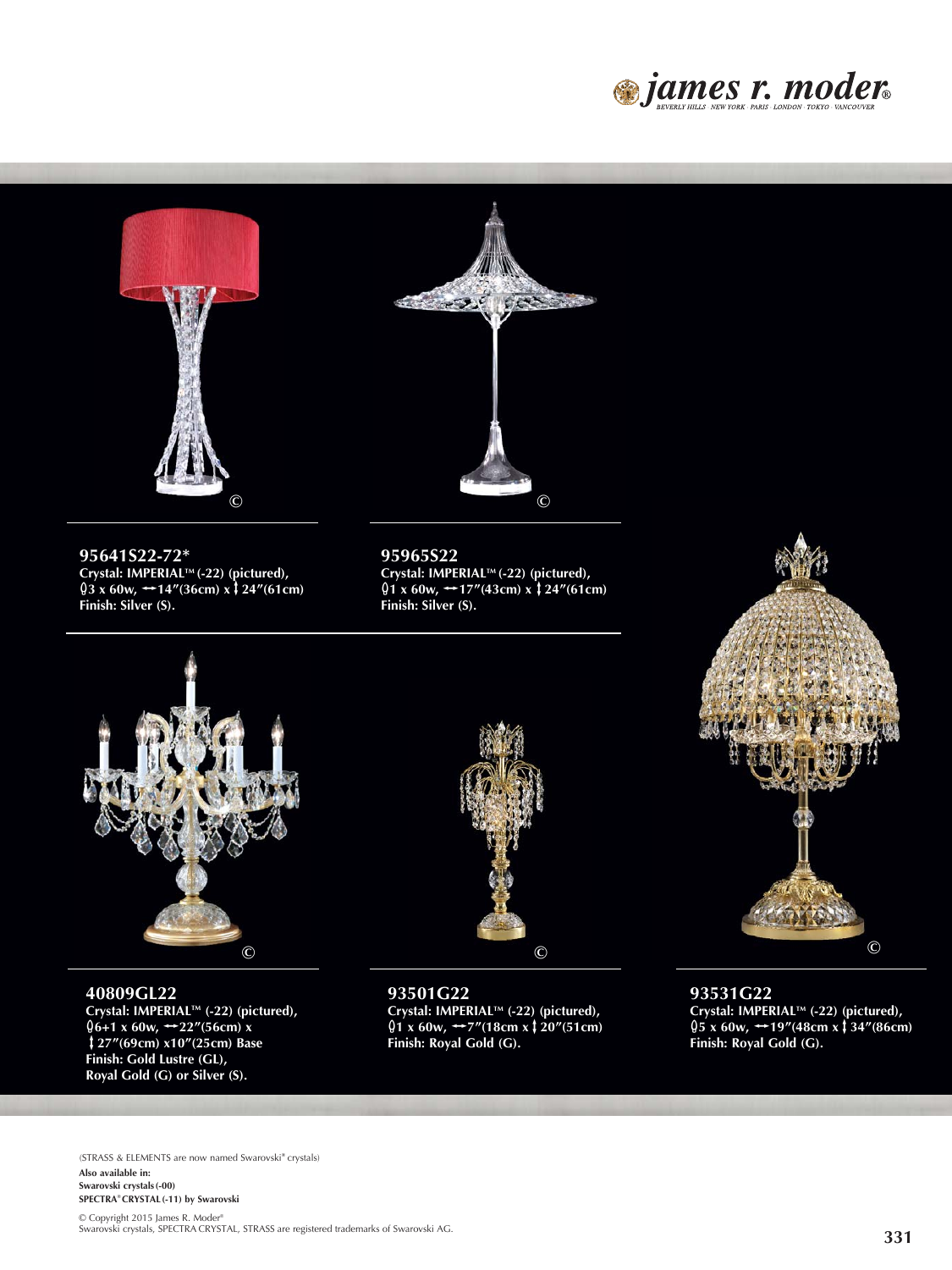# *james r. moder ®* /*moder®* $\sqrt{m}$ oder<sub>®</sub>IMPACT<sup>®</sup> $\mathcal{L}$ amps



### **96413BZ22**

**Crystal: IMPERIALTM (-22) (pictured), 1 x 3 way (40w x 60w x 100w),**  $\rightarrow$ 21"(53cm) x  $\rightarrow$  14"(36cm) x v**34"(86cm) Finish: Athenian Bronze (BZ)**